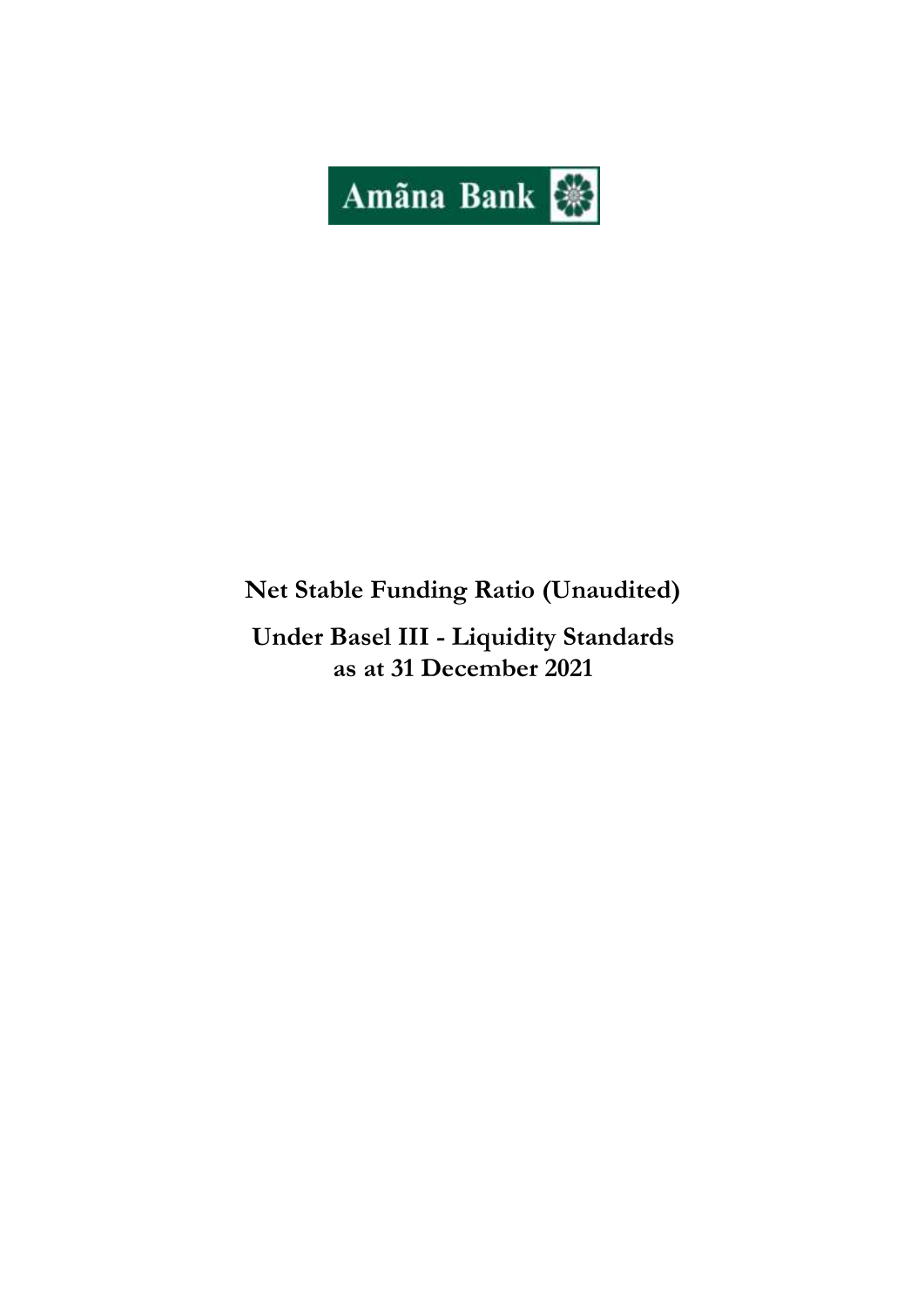

## **1. Calculation of NSFR**

| Code         | Item                                              | Weighted<br>Amount<br>as at<br>31st Dec 2021 | Weighted<br>Amount<br>as at<br>30th Sep 2021 |
|--------------|---------------------------------------------------|----------------------------------------------|----------------------------------------------|
| 32.1.1.0.0.0 | Total Available Stable Funding                    | 94,292,836                                   | 90,722,641                                   |
| 32.1.2.0.0.0 | Required Stable Funding - On Balance Sheet Assets | 48,340,823                                   | 43,089,819                                   |
| 32.1.3.0.0.0 | Required Stable Funding - Off Balance Sheet Items | 1,181,833                                    | 1,096,590                                    |
| 32.1.4.0.0.0 | Total Required Stable Funding                     | 49,522,656                                   | 44,186,409                                   |
| 32.1.5.0.0.0 | NSFR (Minimum Requirement 100%)                   | 190%                                         | 205%                                         |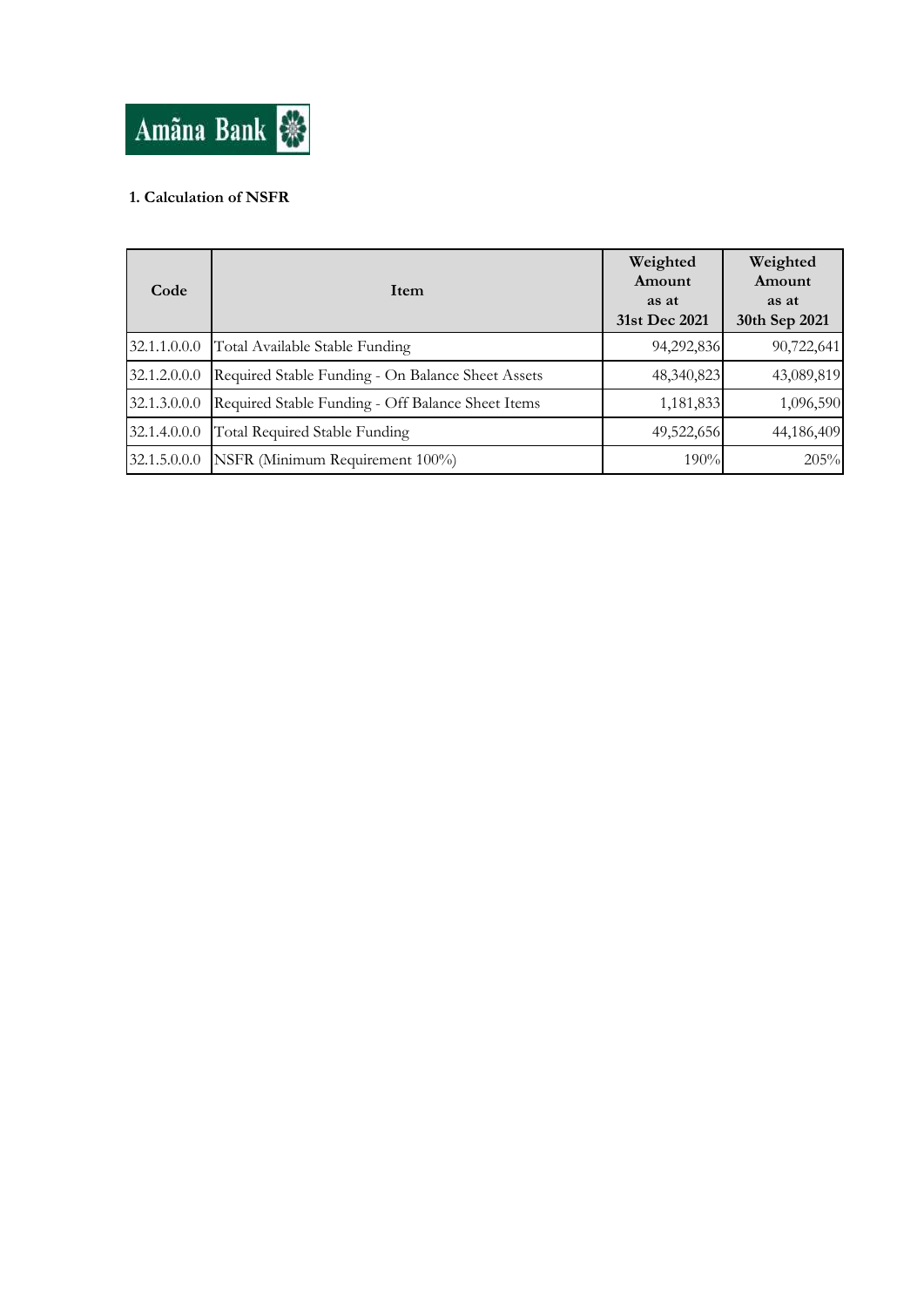

### **2. Total Available Stable Funding**

| Code         | Item                                                                                                                                                                                              | <b>Unweighted Amount</b>    | <b>ASF</b> | <b>Weighted Amount</b>      |
|--------------|---------------------------------------------------------------------------------------------------------------------------------------------------------------------------------------------------|-----------------------------|------------|-----------------------------|
|              |                                                                                                                                                                                                   | as at<br>31st December 2021 | Factor     | as at<br>31st December 2021 |
| 32.2.0.0.0.0 | Total Available Stable Funding                                                                                                                                                                    | 119,207,593                 |            | 94,292,836                  |
| 32.2.1.0.0.0 | Liabilities and capital assigned a 100% ASF factor                                                                                                                                                | 15,025,547                  |            | 15,025,547                  |
| 32.2.1.1.0.0 | Total regulatory capital before capital deductions (excluding Tier 2)<br>instruments with residual maturity of less than one year)                                                                | 12,065,074                  | 100%       | 12,065,074                  |
| 32.2.1.2.0.0 | Any other capital instrument with effective residual maturity of one<br>year or more                                                                                                              |                             | 100%       |                             |
| 32.2.1.3.0.0 | Secured and unsecured borrowings and liabilities with effective<br>residual maturities of one year or more                                                                                        | 2,960,473                   |            | 2,960,473                   |
| 32.2.1.3.1.0 | Net deferred tax liabilities                                                                                                                                                                      | 47,724                      | 100%       | 47,724                      |
| 32.2.1.3.2.0 | Minority interest                                                                                                                                                                                 |                             | 100%       |                             |
| 32.2.1.3.3.0 | Other liabilities                                                                                                                                                                                 | 2,912,750                   | 100%       | 2,912,750                   |
| 32.2.2.0.0.0 | Liabilities assigned a 90% ASF factor                                                                                                                                                             | 80,926,747                  |            | 72,834,072                  |
| 32.2.2.1.0.0 | Non-maturity deposits and term deposits with residual maturity of less<br>than one year provided by retail customers and SME                                                                      | 80,926,747                  | 90%        | 72,834,072                  |
| 32.2.3.0.0.0 | Liabilities assigned a 50% ASF factor                                                                                                                                                             | 11,217,476                  |            | 6,433,217                   |
| 32.2.3.1.0.0 | Funding with residual maturity of less than one year provided by non-<br>financial corporate customers                                                                                            | 9,114,934                   | 50%        | 4,557,467                   |
| 32.2.3.2.0.0 | Operational deposits                                                                                                                                                                              | 2,102,542                   | 50%        | 1,051,271                   |
| 32.2.3.3.0.0 | Funding with residual maturity of less than one year from sovereigns,<br>Public Sector Entities (PSEs), and Multilateral Development Banks<br>(MDBs)                                              |                             | 50%        |                             |
| 32.2.3.4.0.0 | Other funding with residual maturity between six months and less than<br>one year not included in the above categories, including funding<br>provided by central banks and financial institutions |                             |            | 824,479                     |
| 32.2.3.4.1.0 | Net deferred tax liabilities                                                                                                                                                                      |                             | 50%        |                             |
| 32.2.3.4.2.0 | Minority interest                                                                                                                                                                                 |                             | 50%        |                             |
| 32.2.3.4.3.0 | Other liabilities                                                                                                                                                                                 | 1,648,958                   | 50%        | 824,479                     |
| 32.2.4.0.0.0 | Liabilities assigned a 0% ASF factor                                                                                                                                                              | 12,037,823                  |            |                             |
| 32.2.4.1.0.0 | All other liabilities and equity not included in the above categories<br>including other funding with residual maturity of less than six months<br>from central banks and financial institutions  | 560,000                     | $0\%$      |                             |
| 32.2.4.2.0.0 | Other liabilities without a stated maturity                                                                                                                                                       | 11,477,823                  |            |                             |
| 32.2.4.2.1.0 | Net deferred tax liabilities                                                                                                                                                                      |                             | $0\%$      |                             |
| 32.2.4.2.2.0 | Minority interest                                                                                                                                                                                 |                             | $0\%$      |                             |
| 32.2.4.2.3.0 | Other liabilities                                                                                                                                                                                 | 11,477,823                  | $0\%$      |                             |
| 32.2.4.3.0.0 | NSFR derivative liabilities net of derivative assets (if NSFR derivative<br>liabilities are greater than NSFR derivative assets)                                                                  |                             | $0\%$      |                             |
| 32.2.4.4.0.0 | "Trade date" payables arising from purchases of financial instruments,<br>foreign currencies and commodities                                                                                      |                             | $0\%$      |                             |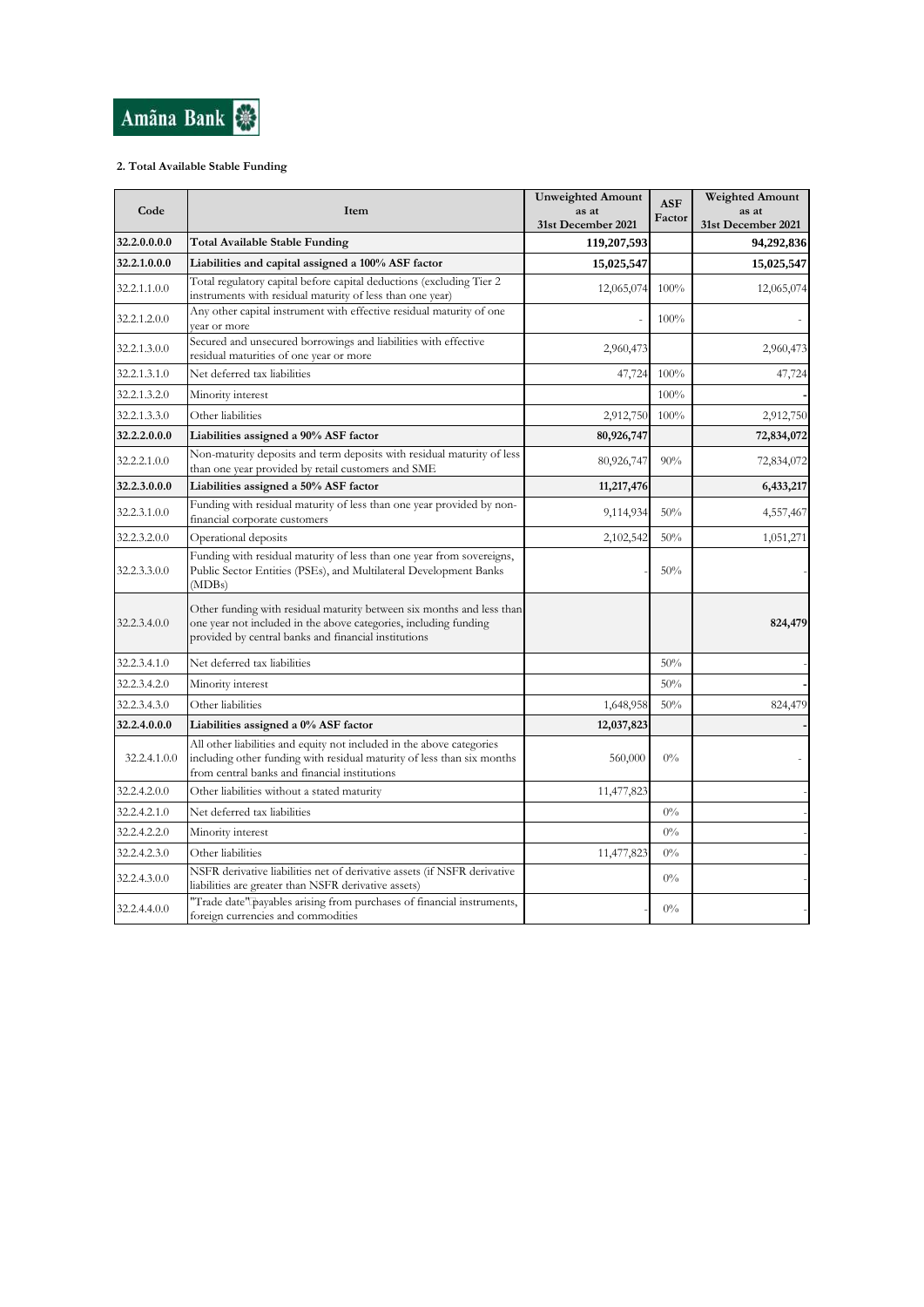

### **3. Required Stable Funding – On Balance Sheet Assets**

| Code                         | Item                                                                                                                                                                    | <b>Unweighted Amount</b><br>as at<br>31st December 2021 | <b>ASF</b><br>Factor | <b>Weighted Amount</b><br>as at<br>31st December 2021 |
|------------------------------|-------------------------------------------------------------------------------------------------------------------------------------------------------------------------|---------------------------------------------------------|----------------------|-------------------------------------------------------|
| 32.3.0.0.0.0                 | Required Stable Funding - On Balance Sheet Assets                                                                                                                       |                                                         |                      | 48,340,823                                            |
| 32.3.1.0.0.0                 | Assets assigned a 0% RSF factor                                                                                                                                         |                                                         |                      |                                                       |
| 32.3.1.1.0.0<br>32.3.1.2.0.0 | Cash in hand<br>Central bank reserves (Statutory Reserve Ratio (SRR) including excess                                                                                   | 4,985,295<br>4,800,027                                  | $0\%$<br>$0\%$       |                                                       |
| 32.3.1.3.0.0                 | SRR)<br>All claims on central banks with residual maturities of less than six<br>months                                                                                 |                                                         | $0\%$                |                                                       |
| 32.3.1.4.0.0                 | "Trade date" receivables arising from sales of financial instruments,<br>foreign currencies and commodities                                                             |                                                         | $0\%$                |                                                       |
| 32.3.2.0.0.0                 | Assets assigned a 5% RSF factor                                                                                                                                         |                                                         | 5%                   |                                                       |
| 32.3.2.1.0.0                 | Unencumbered Level 1 assets                                                                                                                                             |                                                         |                      |                                                       |
| 32.3.2.1.1.0                 | Qualifying marketable securities                                                                                                                                        |                                                         |                      |                                                       |
| 32.3.2.1.1.1                 | Issued by sovereigns                                                                                                                                                    |                                                         | $5\%$                |                                                       |
| 32.3.2.1.1.2                 | Guaranteed by sovereigns                                                                                                                                                |                                                         | $5\%$                |                                                       |
| 32.3.2.1.1.3<br>32.3.2.1.1.4 | Issued or guaranteed by central banks<br>Issued or guaranteed by BIS, IMF, ECB and European Community or                                                                |                                                         | $5\%$<br>$5\%$       |                                                       |
|                              | eligible MDBs                                                                                                                                                           |                                                         |                      |                                                       |
| 32.3.2.2.0.0<br>32.3.3.0.0.0 | 20% of derivative liabilities<br>Assets assigned a 10% RSF factor                                                                                                       |                                                         | $5\%$<br>10%         |                                                       |
| 32.3.3.1.0.0                 | Unencumbered loans to financial institutions with residual maturities of                                                                                                |                                                         | 10%                  |                                                       |
|                              | less than six months                                                                                                                                                    |                                                         |                      |                                                       |
| 32.3.4.0.0.0<br>32.3.4.1.0.0 | Assets assigned a 15% RSF factor<br>Unencumbered Level 2A assets                                                                                                        |                                                         | 15%                  |                                                       |
| 32.3.4.1.1.0                 | Qualifying marketable securities                                                                                                                                        |                                                         |                      |                                                       |
| 32.3.4.1.1.1                 | Issued or guaranteed by sovereigns                                                                                                                                      |                                                         | 15%                  |                                                       |
| 32.3.4.1.1.2                 | Issued or guaranteed by central banks                                                                                                                                   |                                                         | 15%                  |                                                       |
| 32.3.4.1.1.3                 | Issued or guaranteed by PSEs                                                                                                                                            |                                                         | 15%                  |                                                       |
| 32.3.4.1.1.4                 | Issued or guaranteed by MDBs                                                                                                                                            |                                                         | 15%                  |                                                       |
| 32.3.4.1.2.0                 | Qualifying non-financial corporate debt securities (including<br>commercial paper and promissory notes) and covered bonds                                               |                                                         | 15%                  |                                                       |
| 32.3.4.1.3.0                 | Qualifying investments in gilt unit trust backed by Government of Sri<br>Lanka (GOSL) securities                                                                        |                                                         | 15%                  |                                                       |
| 32.3.4.2.0.0                 | All other unencumbered loans to financial institutions with residual<br>maturities of less than six months                                                              |                                                         | 15%                  |                                                       |
| 32.3.5.0.0.0                 | Assets assigned a 50% RSF factor                                                                                                                                        |                                                         |                      | 9,510,464                                             |
| 32.3.5.1.0.0                 | Unencumbered Level 2B assets                                                                                                                                            |                                                         |                      | 33,814                                                |
| 32.3.5.1.1.0                 | Qualifying non-financial corporate debt securities (including                                                                                                           |                                                         | 50%                  |                                                       |
|                              | commercial paper and promissory notes)                                                                                                                                  |                                                         |                      |                                                       |
| 32.3.5.1.2.0                 | Qualifying non-financial common equity shares<br>Residential mortgage backed securities (RMBS) with a credit rating of at                                               | 67,627                                                  | 50%                  | 33,814                                                |
| 32.3.5.1.3.0                 | least AA                                                                                                                                                                |                                                         | 50%                  |                                                       |
| 32.3.5.2.0.0                 | HQLA encumbered for a period of six months or more and less than<br>one year                                                                                            |                                                         | 50%                  |                                                       |
| 32.3.5.3.0.0                 | Unencumbered loans to financial institutions and central banks with<br>residual maturity between six months and less than one year                                      |                                                         | 50%                  |                                                       |
| 32.3.5.4.0.0                 | Deposits held at other financial institutions for operational purposes                                                                                                  |                                                         | 50%                  |                                                       |
| 32.3.5.5.0.0                 | All other non HQLA not included in the above categories with residual<br>maturity of less than one year                                                                 | 18,953,301                                              | 50%                  | 9,476,650                                             |
| 32.3.6.0.0.0                 | Assets assigned a 65% RSF factor                                                                                                                                        |                                                         |                      | 1,277,199                                             |
| 32.3.6.1.0.0                 | Qualifying unencumbered residential mortgages with a residual maturity<br>of one year or more                                                                           | 1,964,922                                               | 65%                  | 1,277,199                                             |
| 32.3.6.2.0.0                 | Other qualifying unencumbered loans not included in the above<br>categories, excluding loans to financial institutions, with a residual<br>maturity of one year or more |                                                         | 65%                  |                                                       |
| 32.3.7.0.0.0                 | Assets assigned a 85% RSF factor                                                                                                                                        |                                                         |                      | 28,384,372                                            |
| 32.3.7.1.0.0                 | Cash, securities or other assets posted as initial margin for derivative<br>contracts                                                                                   |                                                         | 85%                  |                                                       |
| 32.3.7.2.0.0                 | Other unencumbered performing loans                                                                                                                                     | 33,393,379                                              | 85%                  | 28,384,372                                            |
| 32.3.7.3.0.0                 | Unencumbered securities that are not in default and do not qualify as<br>HQLA                                                                                           |                                                         | 85%                  |                                                       |
| 32.3.7.4.0.0                 | Physical traded commodities, including gold                                                                                                                             |                                                         | 85%                  |                                                       |
| 32.3.8.0.0.0                 | Assets assigned a 100% RSF factor                                                                                                                                       |                                                         |                      | 9,168,787                                             |
| 32.3.8.1.0.0                 | All assets that are encumbered for a period of one year or more                                                                                                         |                                                         | 100%                 |                                                       |
| 32.3.8.2.0.0                 | NSFR derivative assets net of NSFR derivative liabilities if NSFR<br>derivative assets are greater than NSFR derivative liabilities                                     | 4,770,750                                               | 100%                 | 4,770,750                                             |
| 32.3.8.3.0.0                 | All other assets not included in above                                                                                                                                  | 4,398,037                                               | 100%                 | 4,398,037                                             |